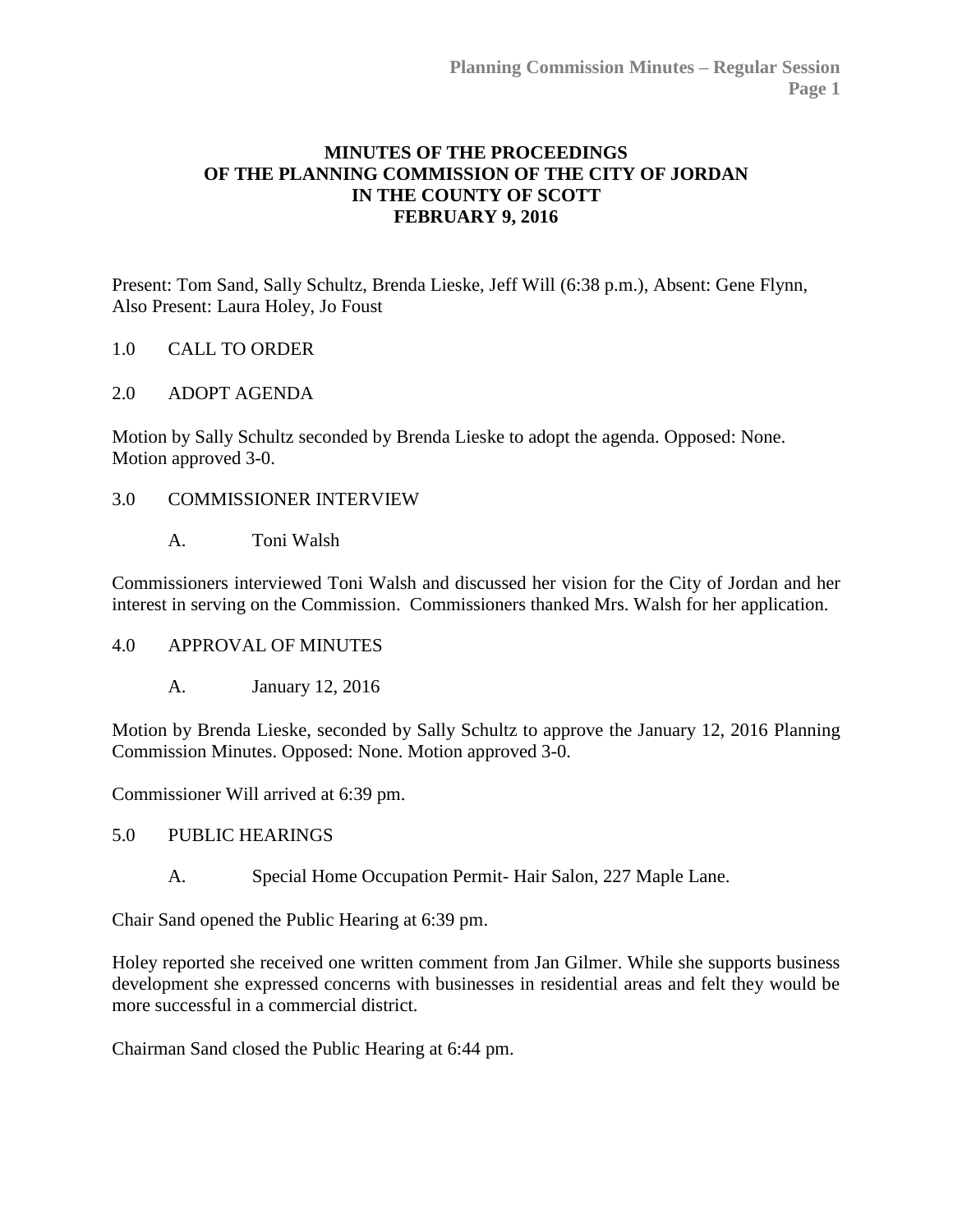Holey provided a background of the application for a special home occupation permit from applicant Amiee Weckmann to operate a hair salon in 170 square feet of her home. Holey noted it meets the Ordinance requirements for employment, size of space, etc. Commissioners discussed the business hours and parking in the residential area. Mrs. Weckmann noted that this will be a business which operates two to three days per week and by appointment only. She will be the only employee; therefore the off-street parking requirements will be very limited.

Motion by Sally Schultz seconded by Brenda Lieske to recommend to the City Council the approval of the Special Home Occupation Permit for a Hair Salon at 227 Maple Ln. Opposed: None. Motion approved 4-0.

## 6.0 NEW BUSINESS

A. Police Department Site Plan Review, 705 Syndicate

Planning Commissioners reviewed the site plan for the proposed Police Station. Holey explained that a 1003.36 square foot addition is proposed to the north side of the existing facility located at 705 Syndicate. The addition will consist of office space and a drive-in evidence take in room. The existing building is approximately 8,743 square feet which includes 5,310 square feet of office and 3,433 square feet of garage space, which was constructed in 1986. With the addition, the building will be 9,746.68 square feet. An overview of the C-3, Highway Commercial District requirements as they related to the building and site plan submitted was provided. It was noted all performance standards are met with the exception of impervious surface coverage, which currently exceeds the 70% limit, at 78.1%. The building will be expanded on the existing paved parking lot; therefore there is no increase in impervious surface. This will be a continued non-conforming standard. Commissioners commented on the roof shape and materials. Commissioners noted the lunch room area and the locker room as being great amenities to the building.

Commissioners discussed the front façade. Stucco and stone are proposed. They all agreed that glass windows are an appropriate accent material for the front of the building. The landscape plan was reviewed.

Motion by Brenda Lieske, seconded Sally Schultz to recommend approval of the Building and Site Plan, to the City Council, contingent upon the City Engineer's review. Opposed: None. Motion approved.

### 7.0 OLD BUSINESS

A. Comprehensive Plan

Jo Foust presented the Natural Resources chapter of the Comprehensive plan. She also provided an update on the community survey noting the City Council and all commissions have commented. The survey will be distributed February 16, 2016. The deadline to be eligible for the drawings is April 4, 2016.

Commissioners commented that the PRAC will be involved when it's time to work on the Parks Chapter of the Comp Plan.